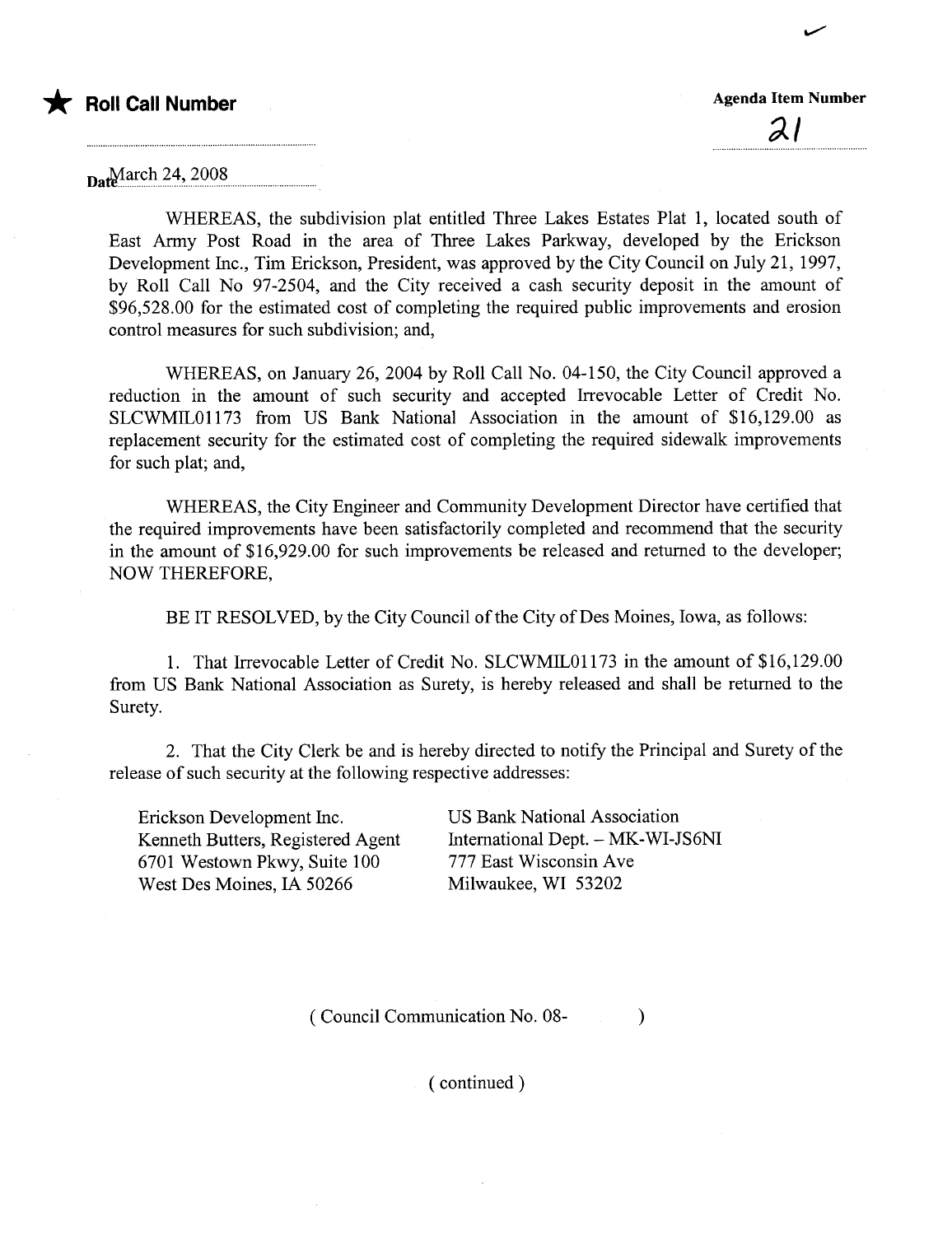

## **Agenda Item Number**



March 24, 2008  $\mathbf{Date}$ ....

 $-2-$ 

MOVED by to adopt.

**FORM APPROVED:** 

K Bro  $1672$ 

Roger K. Brown **Assistant City Attorney** 

| <b>YEAS</b> | <b>NAYS</b> | <b>PASS</b> | <b>ABSENT</b> |
|-------------|-------------|-------------|---------------|
|             |             |             |               |
|             |             |             |               |
|             |             |             |               |
|             |             |             |               |
|             |             |             |               |
|             |             |             |               |
|             |             |             |               |
|             |             |             |               |
|             |             |             |               |

## **CERTIFICATE**

I, DIANE RAUH, City Clerk of said City hereby certify that at a meeting of the City Council of said City of Des Moines, held on the above date, among other proceedings the above was adopted.

IN WITNESS WHEREOF, I have hereunto set my hand and affixed my seal the day and year first above written.

City Clerk

**Mayor**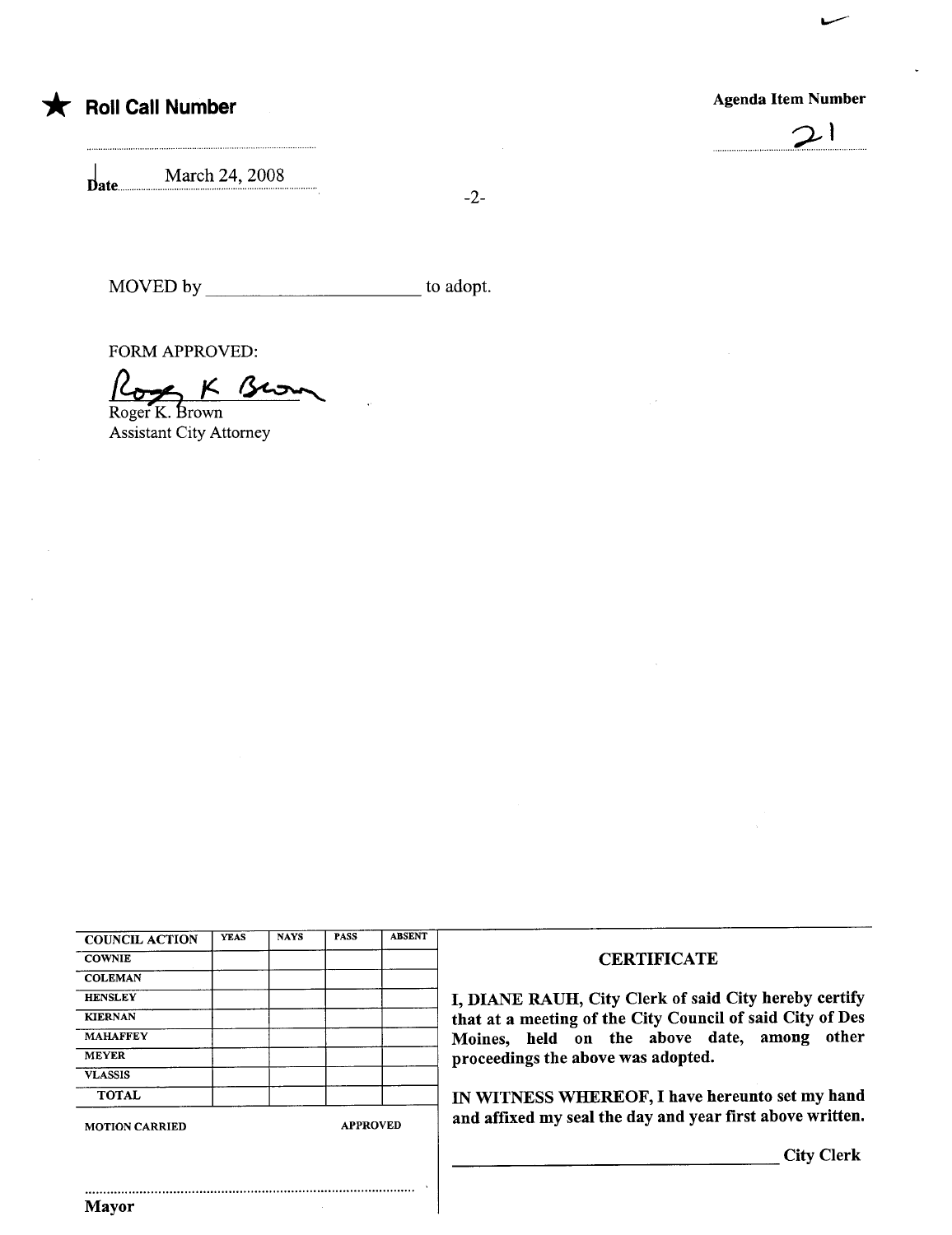Department of Engineering City of Des Moines

## CERTIFICATE OF SATISFACTORY COMPLETION FOR BONDED SUBDIVISION IMPROVEMENTS

## BOND RELEASE FORM

No. 08-002

W.O. 0216-97-011

1. Subdivision Name: Three Lakes Estates Plat 1

2. Developer: Tim Erickson

| 3. L.O.C. No. SLCWMIL01173              | Company: U.S. National Bank |
|-----------------------------------------|-----------------------------|
| $\frac{16,129}{4.$ Amount \$21,925 - AK |                             |
|                                         | Improvements Sidewalk       |

5. Council Approval of Bond Date: Jan. 26,2004 Roll Call: 04-150

6. Improvements have been waived by the City of Des Moines Parks and Recreation Department.

|             | Constructed by Public       |          | Constructed Without Public |                             |         |
|-------------|-----------------------------|----------|----------------------------|-----------------------------|---------|
|             | <b>Improvement Contract</b> |          |                            | <b>Improvement Contract</b> |         |
|             | Contract No.                | Council  |                            | Inspected                   |         |
| Improvement | W.O. No.                    | Approval | Improvement                |                             | Date    |
|             |                             |          | Sidewalk                   | <b>B.</b> Stevens           | 1-25-08 |

CERTIFICATE I hereby certify that to the best of my knowledge the above improvements covered by L.O.C. SWLCWMIL01173 have been satisfactorily completed in accordance with Chapter 106 of the 2000 Municipal Code and I hereby recommend that the check for these improvements be released.

Les E City Engineer

01 - 30 - 2008 Date

I hereby certify that I have reviewed the recommendations of the City Engineer and hereby concur.

Planning Drector<br>  $\frac{1}{\sqrt{2\pi}}$   $\frac{1}{\sqrt{2\pi}}$ 

01 - 30 - 2008

Date

 $3 - 24 - 08$ Date

Council approval of Bond of Credit Release

FORM FLOWCHART Eng. Dept.

Initiate Form --+ (retain copy)

Planning Dept. Approve --+ (retain copy)

Legal Dept. Approve Prepare RC

Roll Call Date

City Council Approve --+

City Clerk Add RC & Date Copy to Eng., Plan., & Developer